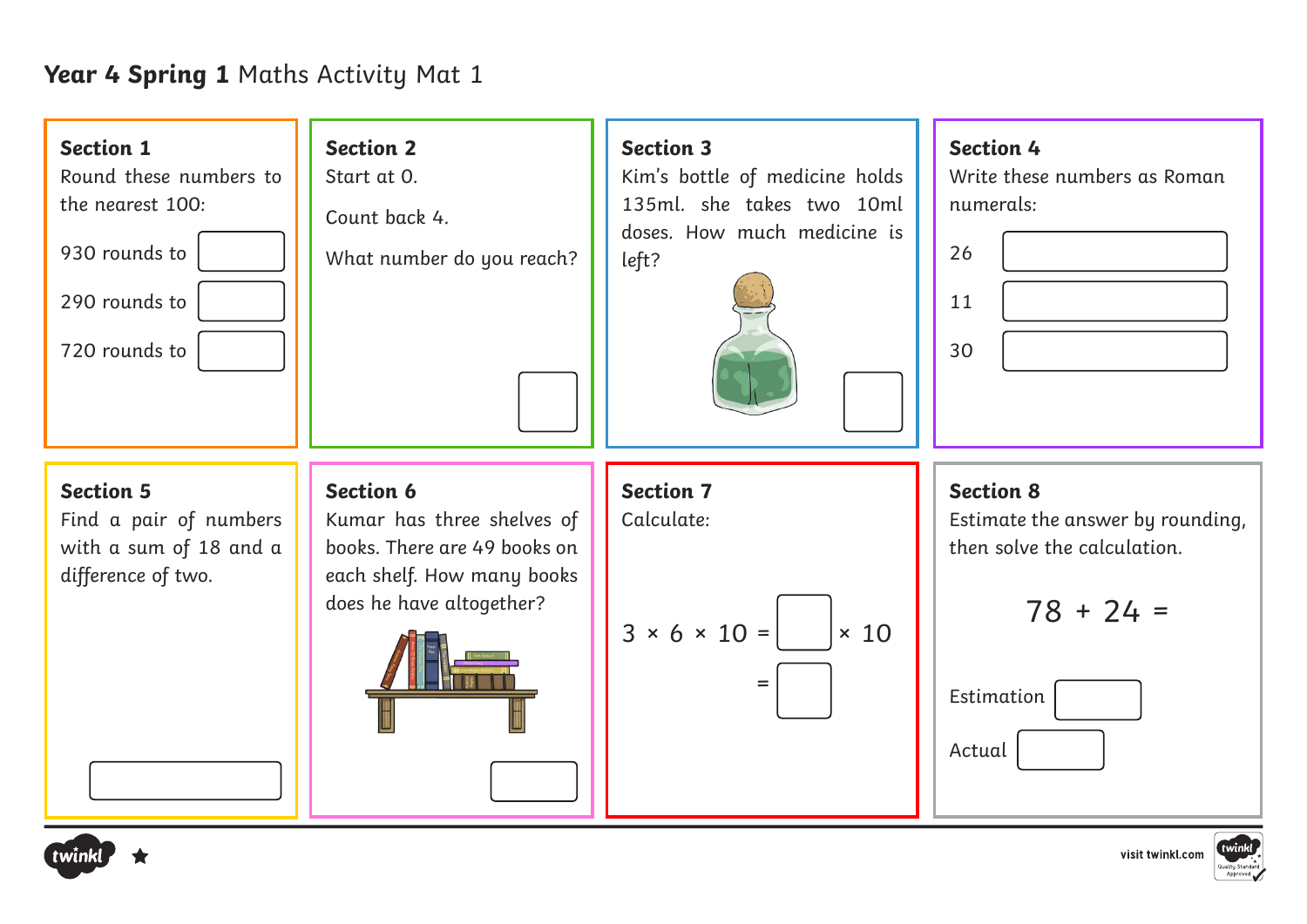## **Year 4 Spring 1** Maths Activity Mat 1 - Answers





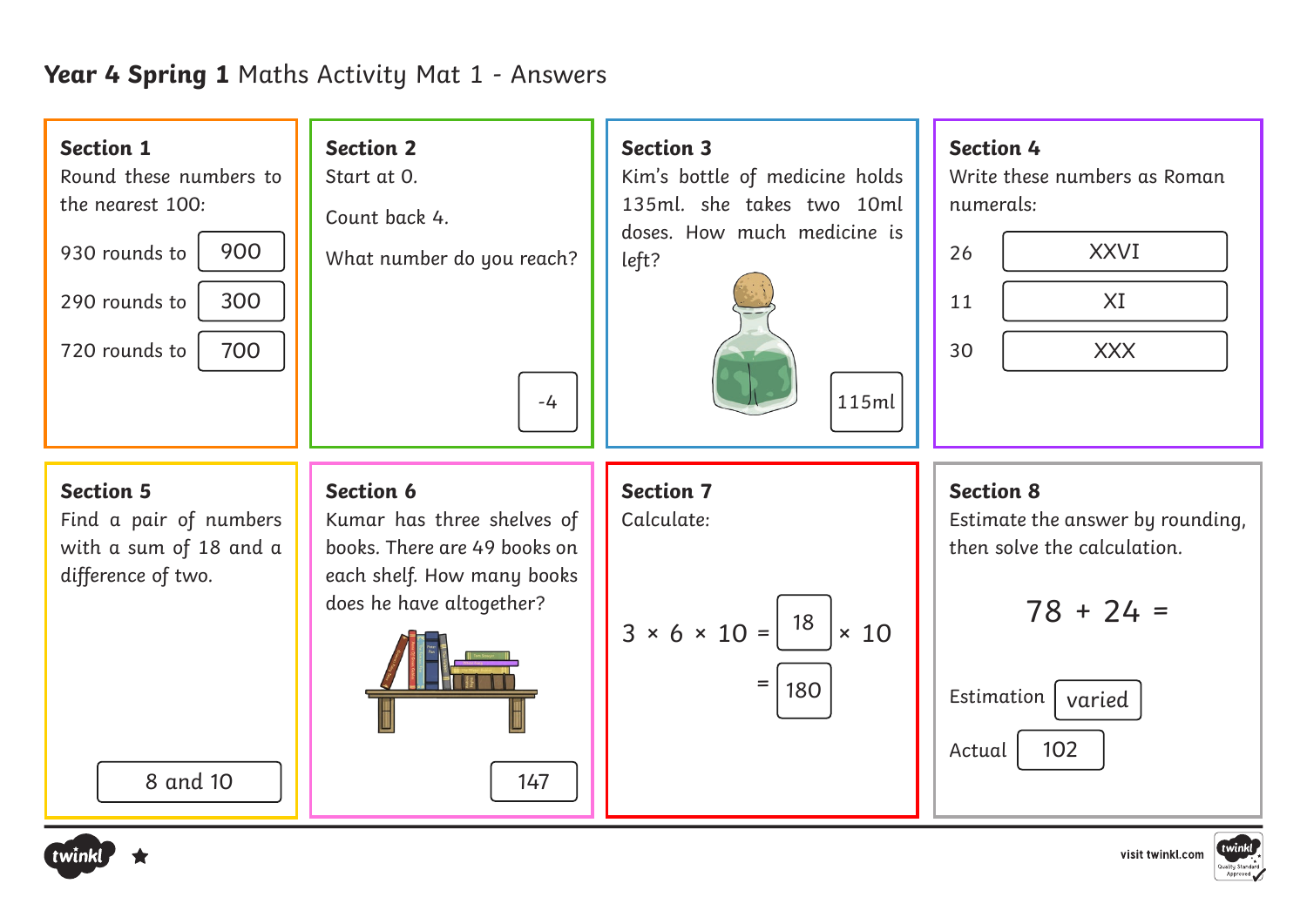# **Year 4 Spring 1** Maths Activity Mat 1

| <b>Section 1</b><br>Round these numbers:<br>to the<br>to the<br>nearest 10<br>nearest 100<br>5248<br>972<br>2494                        | <b>Section 2</b><br>Start at 5.<br>Count back 10.<br>What number do<br>you reach?                                                                                                   | <b>Section 3</b><br>Cath earns £2938 each month.<br>In April, her monthly pay goes<br>up by £1000. How much does<br>she earn now?<br>$\frac{f20}{f20}$ | <b>Section 4</b><br>Write these numbers as Roman<br>numerals:<br>94<br>48<br>63                                             |
|-----------------------------------------------------------------------------------------------------------------------------------------|-------------------------------------------------------------------------------------------------------------------------------------------------------------------------------------|--------------------------------------------------------------------------------------------------------------------------------------------------------|-----------------------------------------------------------------------------------------------------------------------------|
| <b>Section 5</b><br>Write a number which<br>is a two-digit number, a<br>multiple of 8, and where<br>the product of its digits<br>is 24. | <b>Section 6</b><br>There are 2195 people in a<br>village. 1428 of the people<br>use the village shop at least<br>once a week. How many<br>people do not use the shop<br>regularly? | <b>Section 7</b><br>Calculate:<br>$11 \times 10 \times 3 =$                                                                                            | <b>Section 8</b><br>Estimate the answer by rounding,<br>then solve the calculation.<br>$164 + 87 =$<br>Estimation<br>Actual |





visit twinkl.com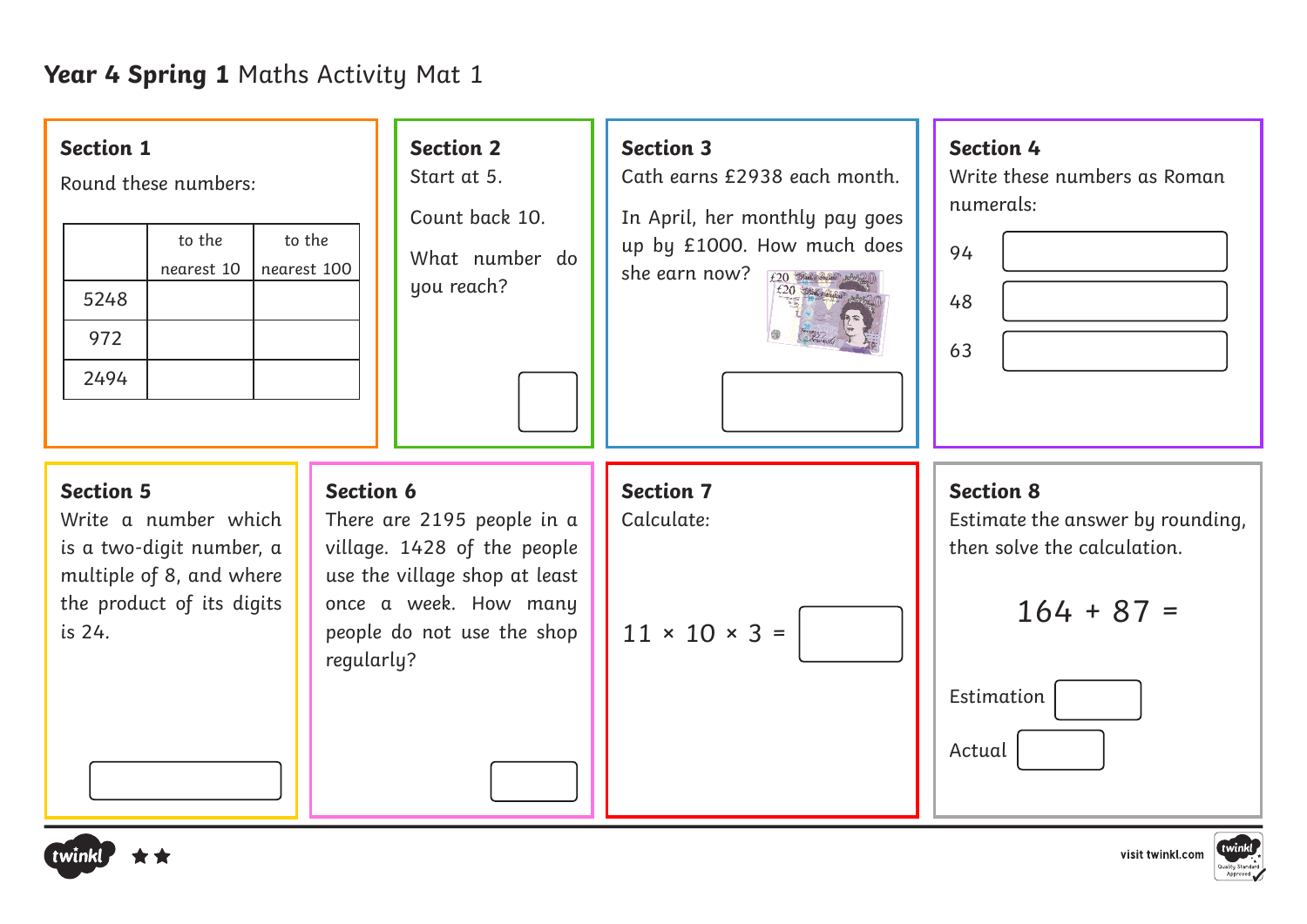## **Year 4 Spring 1** Maths Activity Mat 1 - Answers





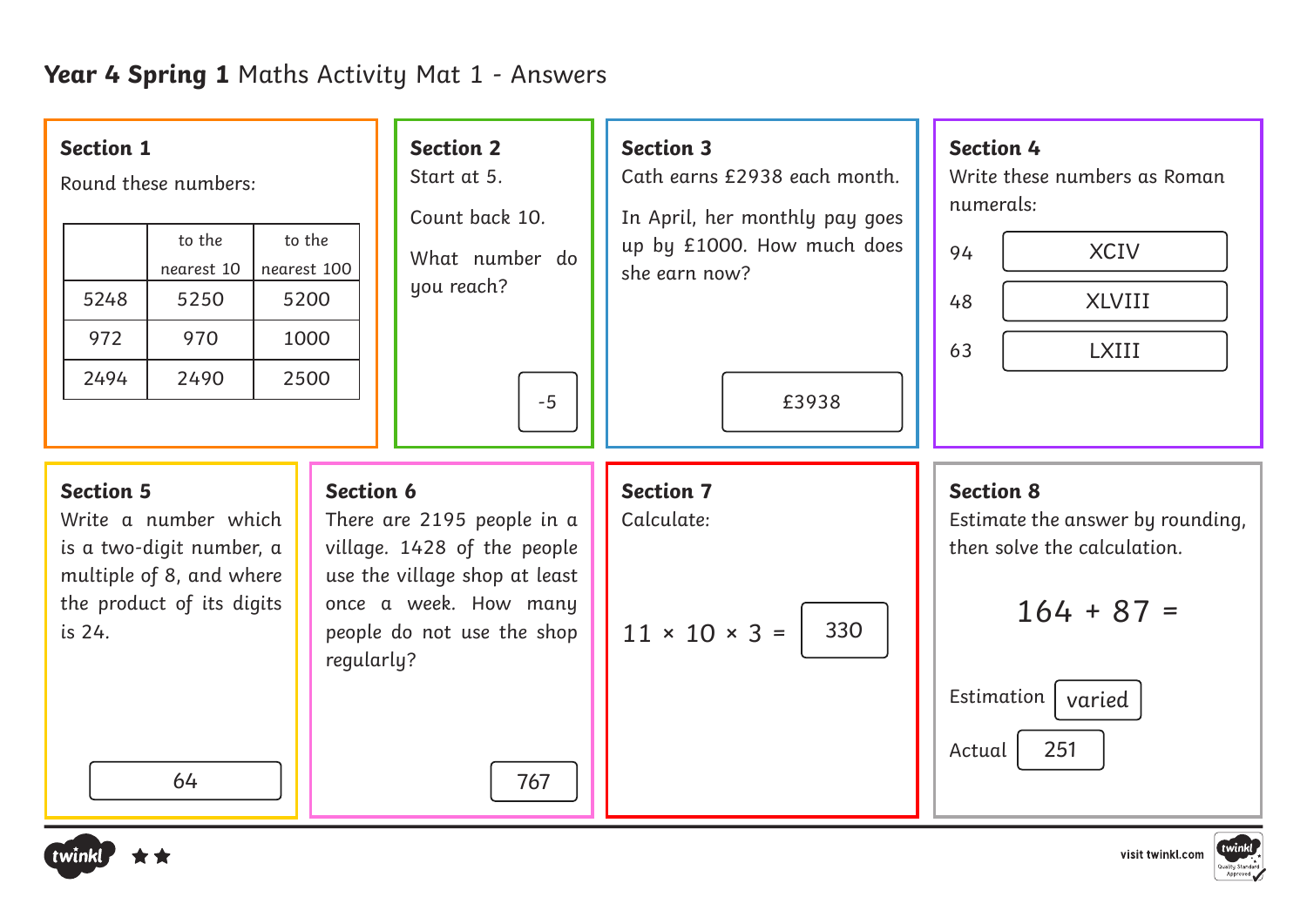## **Year 4 Spring 1** Maths Activity Mat 1







visit twinkl.com